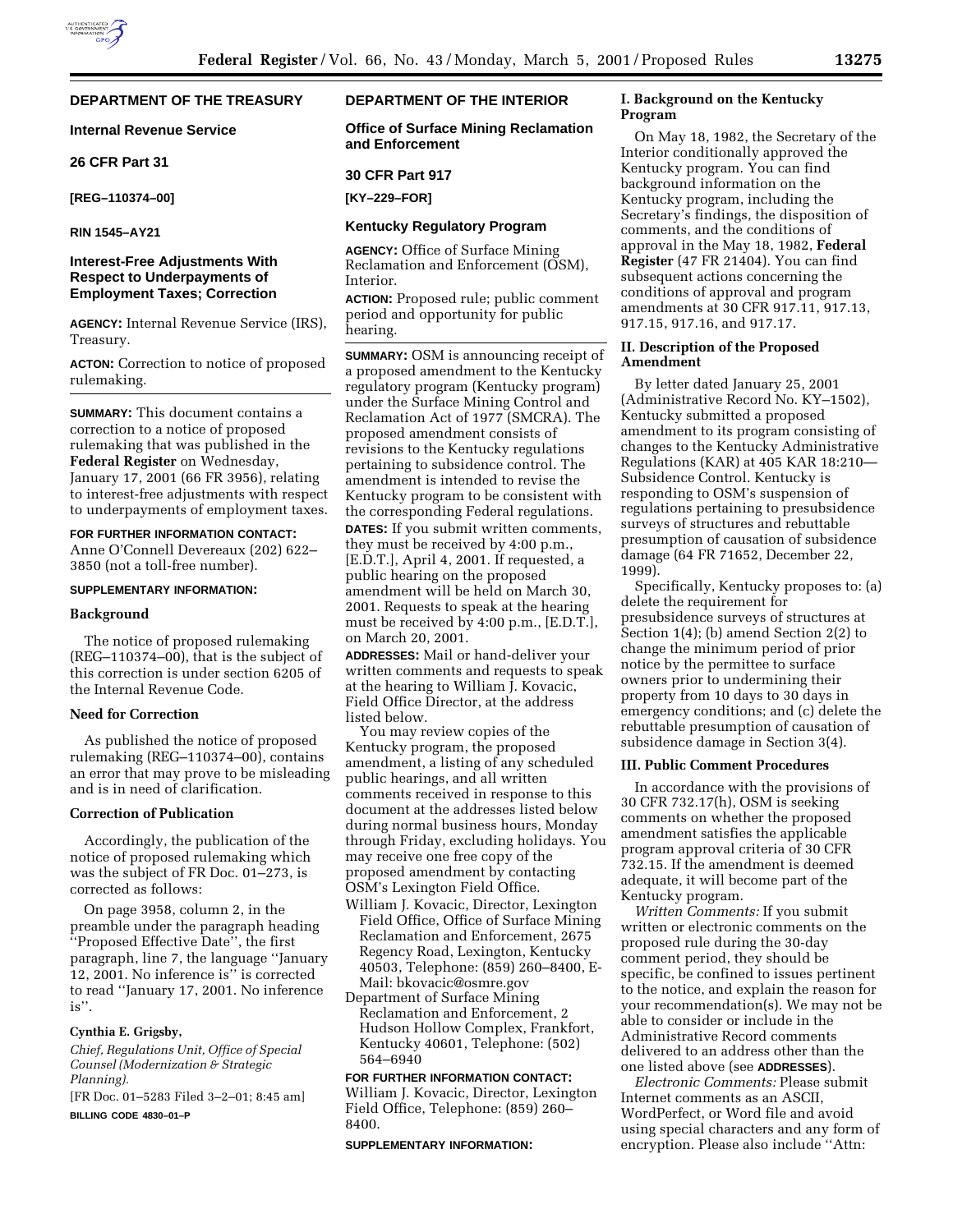SPATS No. KY–229–FOR'' and your name and return address in your Internet message. If you do not receive a confirmation that we have received your Internet message, contact the Lexington Field Office at (859) 260– 8400.

*Availability of Comments:* Our practice is to make comments, including names and home addresses of respondents, available for public review during regular business hours at the OSM Administrative Record Room (see **ADDRESSES**). Individual respondents may request that we withhold their home address from the rulemaking record, which we will honor to the extent allowable by law. There may also be circumstances in which we would withhold from the rulemaking record a respondent's identity, as allowable by law. If you want us to withhold your name and/or address, you must state this prominently at the beginning of your comment. However, we will not consider anonymous comments. We will make all submissions from organizations or businesses, and from individuals identifying themselves as representatives or officials of organizations or businesses, available for public inspection in their entirety.

*Public Hearing:* If you want to speak at the public hearing, you should contact the person listed under **FOR FURTHER INFORMATION CONTACT** by 4:00 p.m. (local time), on March 20, 2001. The location and time of the hearing will be arranged with those persons requesting the hearing. If no one requests an opportunity to speak at the public hearing, the hearing will not be held.

To assist the transcriber and ensure an accurate record, we request, if possible, that each person who testifies at a public hearing provide us with a written copy of his or her testimony. The public hearing will continue on the specified date until all persons scheduled to speak have been heard. If you are in the audience and have not been scheduled to speak, and who wish to do so, you will be allowed to speak after those who have been scheduled. We will end the hearing after all persons scheduled to speak and persons present in the audience who wish to speak have been heard.

Any disabled individual who has need for a special accommodation to attend a public hearing should contact the individual listed under **FOR FURTHER INFORMATION CONTACT.**

*Public Meeting:* If only one person requests an opportunity to speak at a hearing, a public meeting, rather than a public hearing, may be held. If you wish to meet with OSM representatives to

discuss the proposed amendment, you may request a meeting by contacting the person listed under **FOR FURTHER INFORMATION CONTACT.** All such meetings will be open to the public and, if possible, notices of meetings will be posted at the locations listed under **ADDRESSES.** A written summary of each meeting will be made a part of the Administrative Record.

#### **IV. Procedural Determinations**

### *Executive Order 12866—Regulatory Planning and Review*

This rule is exempted from review by the Office of Management and Budget under Executive Order 12866.

### *Executive Order 12630—Takings*

This rule does not have takings implications. This determination is based on the analysis performed for the counterpart federal regulation.

### *Executive Order 13132—Federalism*

This rule does not have federalism implications. SMCRA delineates the roles of the federal and state governments with regard to the regulation of surface coal mining and reclamation operations. One of the purposes of SMCRA is to ''establish a nationwide program to protect society and the environment from the adverse effects of surface coal mining operations.'' Section 503(a)(1) of SMCRA requires that state laws regulating surface coal mining and reclamation operations be ''in accordance with'' the requirements of SMCRA, and section 503(a)(7) requires that state programs contain rules and regulations ''consistent with'' regulations issued by the Secretary pursuant to SMCRA.

#### *Executive Order 12988—Civil Justice Reform*

The Department of the Interior has conducted the reviews required by section 3 of Executive Order 12988 and has determined that, to the extent allowed by law, this rule meets the applicable standards of subsections (a) and (b) of that section. However, these standards are not applicable to the actual language of State regulatory programs and program amendments since each such program is drafted and promulgated by a specific State, not by OSM. Under sections 503 and 505 of SMCRA (30 U.S.C. 1253 and 1255) and 30 CFR 730.11, 732.15, and 732.17(h)(10), decisions on proposed State regulatory programs and program amendments submitted by the States must be based solely on a determination of whether the submittal is consistent with SMCRA and its implementing

Federal regulations and whether the other requirements of 30 CFR Parts 730, 731, and 732 have been met.

#### *National Environmental Policy Act*

Section 702(d) of SMCRA (30 U.S.C. 1292(d)) provides that a decision on a proposed state regulatory program provision does not constitute a major federal action within the meaning of section 102(2)(C) of the National Environmental Policy Act (NEPA) (42 U.S.C. 4332(2)(C)). A determination has been made that such decisions are categorically excluded from the NEPA process (516 DM 8.4.A).

### *Paperwork Reduction Act*

This rule does not contain information collection requirements that require approval by the Office of Management and Budget under the Paperwork Reduction Act (44 U.S.C. 3507 *et seq.*).

### *Regulatory Flexibility Act*

The Department of the Interior has determined that this rule will not have a significant economic impact on a substantial number of small entities under the Regulatory Flexibility Act (5 U.S.C. 601 *et seq.*). The state submittal which is the subject of this rule is based upon counterpart Federal regulations for which an economic analysis was prepared and certification made that such regulations would not have a significant economic effect upon a substantial number of small entities. Accordingly, this rule will ensure that existing requirements previously promulgated by OSM will be implemented by the state. In making the determination as to whether this rule would have a significant economic impact, the Department relied upon the data and assumptions for the counterpart federal regulations.

## *Small Business Regulatory Enforcement Fairness Act*

This rule is not a major rule under 5 U.S.C. 804(2), the Small Business Regulatory Enforcement Fairness Act. This rule:

a. Does not have an annual effect on the economy of \$100 million.

b. Will not cause a major increase in costs or prices for consumers, individual industries, federal, state, or local government agencies, or geographic regions.

c. Does not have significant adverse effects on competition, employment, investment, productivity, innovation, or the ability of U.S. based enterprises to compete with foreign-based enterprises.

This determination is based upon the fact that the state submittal which is the